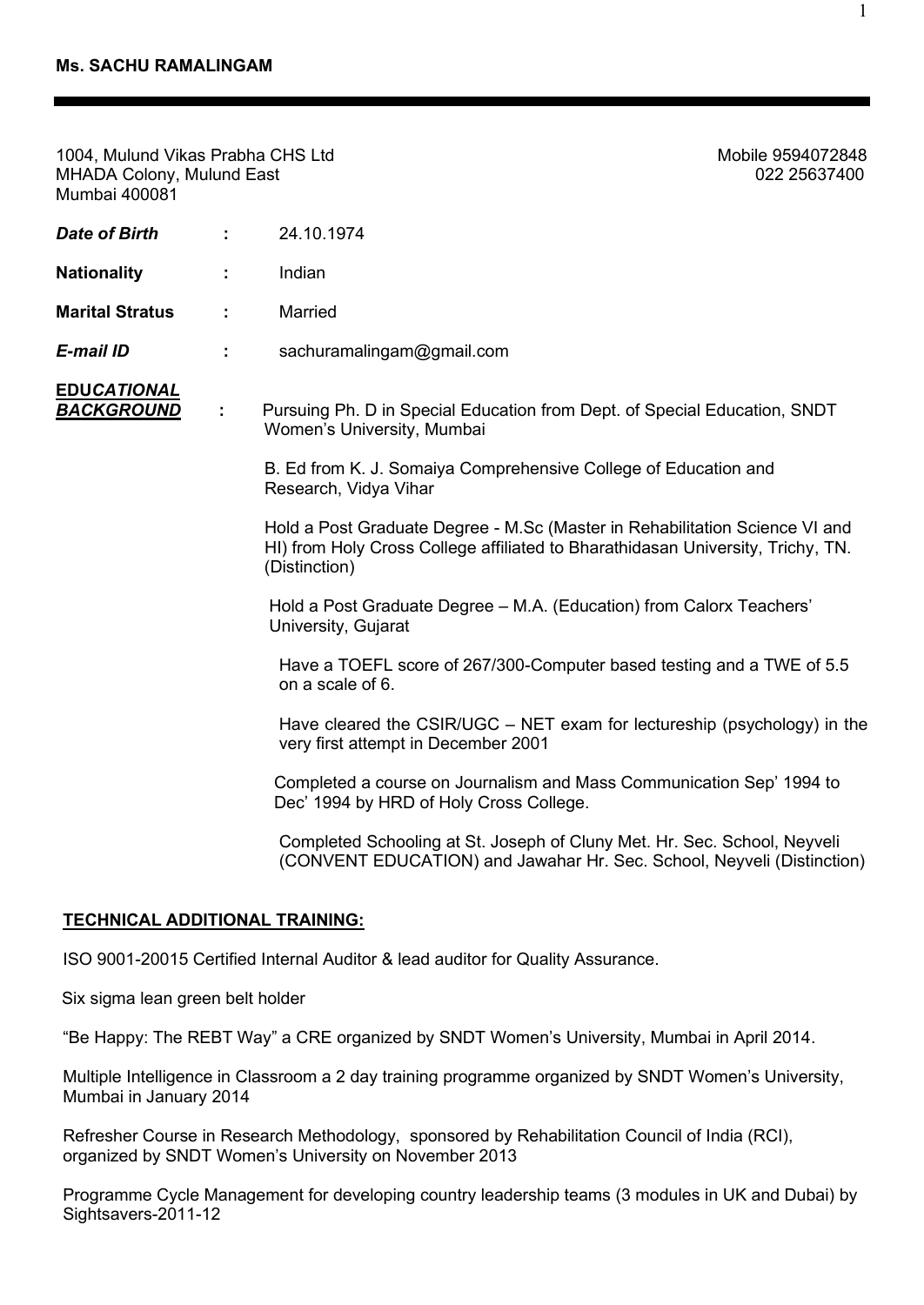Training in Advocacy at Sri Lanka by Sightsavers-2012

Management Training for eye care programme managers by LAICO, Arvind Eye Care Systems-2012

Training in Low Vision by Jill Keefe, Vice President, ICEVI, in Malaysia 2006

Advance training in low vision by Karin Van Dyke, Advisor CBM in Trichy 2009

Project Management Cycle Training for NGO programme development by CBM, New Delhi, 2010

Training in UNCRPD as a advocacy tool in June 2010 by CBM.

**ACHIEVEMENTS**: Recipient of the **'IBN7 Super Idol** Award' by Network TV18 in March 2012 for the contribution to the society and rehabilitation of persons with disabilities

> Recipient of the **"Award of excellence in special talent"** by Giants Group of Byculla on 26<sup>th</sup> September 2010, Mumbai.

Recipient of the **"National Award for the Empowerment of Persons with Disabilities as a Role Model**" from the President of India on 3<sup>rd</sup> December 2007, New Delhi.

Recipient of **"Dr. Sr. Elizebeth Rose Endowment Gold Medal as the Best Rehabilitation Professional"** by Holy Cross College, Bharatidasan University **on 17th April 2007.**

Recipient of **The NAB-CASBW Neelam Kanga Prize 2006 on 19th January 2006.** 

Recipient of **"NCPEDP-SHELL Helen Keller Award 2004 for being an active ambassador for employment for the disabled people and a positive role model for others," by Hon. Finance Minister Shri. P. Chidambaram, on December 2nd 2004.** 

A total of 1500 persons with disabilities have been helped for employment since 1998 to June 2009.

Developed pioneering comprehensive low vision care through vision rehabilitation and enhancement services at Dr. Shroff's Charity Eye Hospital, New Delhi.

Head and implement large CBR (Alwar Rajesthatn) project of CBM and IT resource and training Centre for the disabled at Delhi and report and lease with all funding agencies.

Rehabilitated 5000 persons with low vision since Aug 2001 in North India

**Designer and Editor** of the first of its kind VISION REHABILITATION UPDATE, **"NETRANJALI"** IN INDIA circulated nationally and internationally.

Managed and implemented huge projects of Sightsavers, CBM, ORBIS, PPI, Combat Blindness, HelpAge, Corporate sector and Rotary

Research Associate of "**A Comparative Study of the Learning Achievements of the Visually Impaired Children Studying In Special and Inclusive Schools"** conducted by Committee on the Status of Blind Children, Asian Blind Union and All India Confederation of the Blind.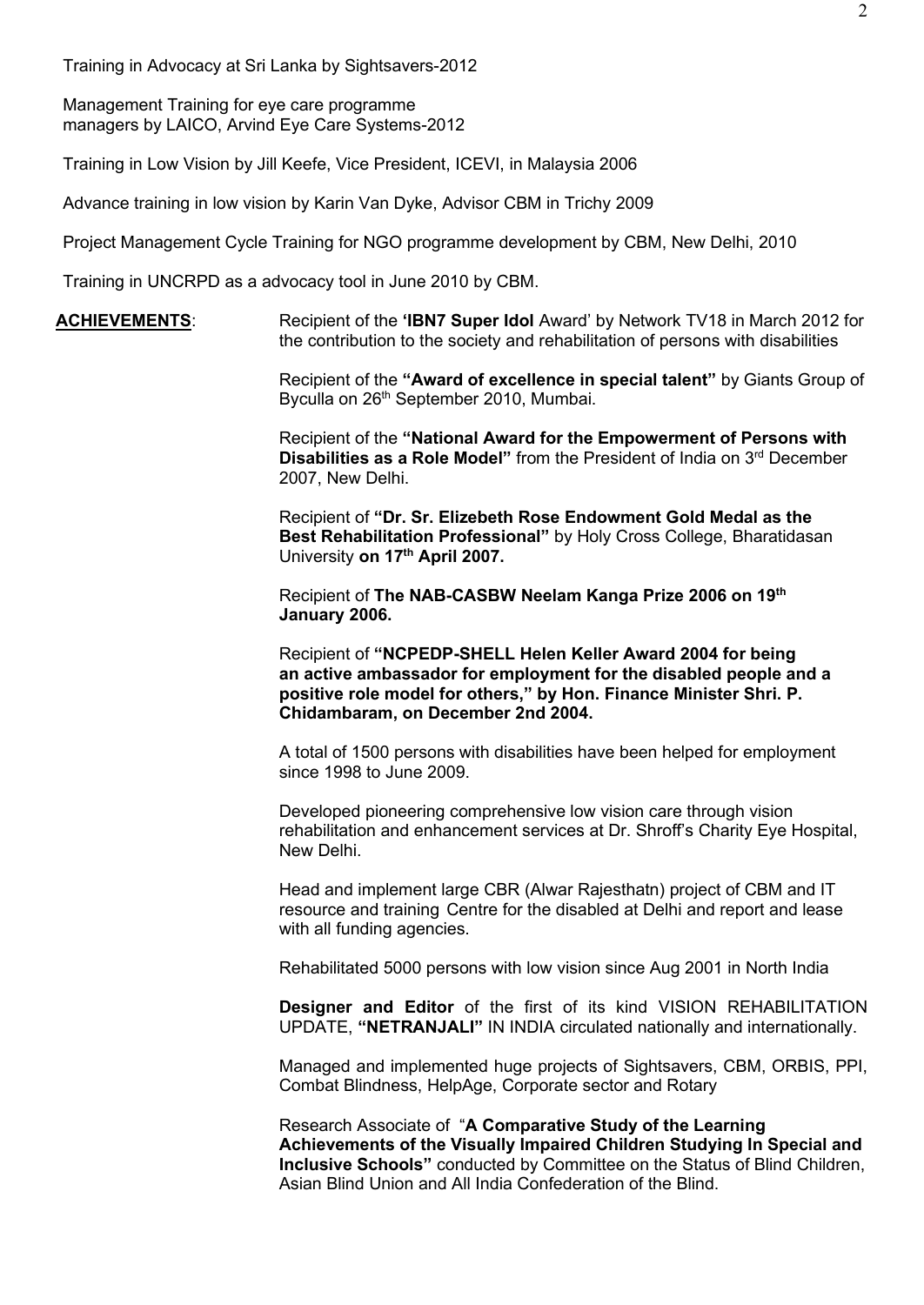Landmark intensive advocacy work undertaken for the disabled over 13 years.

# **JOB EXPERIENCE****: 23 Years**

# *PROFESSIONAL ASSIGNMENTS:*

#### *June 2015 – Till Date*

Head of Dept. Inclusive Education and mental health at Lighthouse Learning Ltd. Corporate Office (Billabong High International School Euro schools, Eurokids, Centerpoint schools and Kangaroo Kids pre school chain)

# *July 2013 – Till Date*

Visiting Faculty for Medical Psychology and Low Vision Rehabilitation for Lotus College of Optometry and Consultant, Vision Rehabilitation Services for Children with Special Needs and Low Vision reporting to the Principa.

# *July 2013 – December 2014*

Project Manager for the Women and IT project of Asian Blind Union reporting to President and General Secretary (Lebenon), (An INGO that is the regional arm of World Blind Union that has a permanent consultative status with the UN)

# *July 2013 - May 2014*

As Asst. Professor in SNDT Women's University, Dept. of Special Education & Visiting faculty for many years.

# *March 2011-February 2013*

As programme officer for Sightsavers - handling programmes management cycle in inclusive education, social inclusion, Eye health and access technology and employment of persons and children with disabilities in the southern states including Maharashtra, spanning 17 partners. Also involved in advocacy and capacity building at the national level for inclusive education and rights of persons with disabilities.

# *AUGUST 2001 TO MAY 2010*

As Head of the Department - Vision Rehabilitation Services for persons with Low Vision and Blindness of Dr. Shroff's Charity Eye Hospital, New Delhi, India. Also as the Project Head for CBM CBR Services & IT Resource & Training Centre for the Disabled.

Reported to the CEO directly

#### **JUNE 2000 TO JULY 2001**

Worked for 1 year as Project Officer at Ability Foundation – a cross disability NGO in Chennai, coordinating the IGNOU special study center and enabling employability of PWD and networks.

#### *JAN. 1998 TO MAY 2000*

Worked as **Regional Director** for 2 years for UPAHAR - a consortium of NGOs in Coimbatore, Tamil Nadu implementing integrated education for VI and HI and fund raising.

# **PAPER PRESENTATIONS:**

"Inclusive Leadership, perceptions and method for managing diversity in education" paper presented at the National Seminar on April 17-18, 2015 on the topic Leadership in Educational Institutions: Opportunities And Challenges- Guiding the way to 21st Century 22nd in the Senior Scholars' seminar Series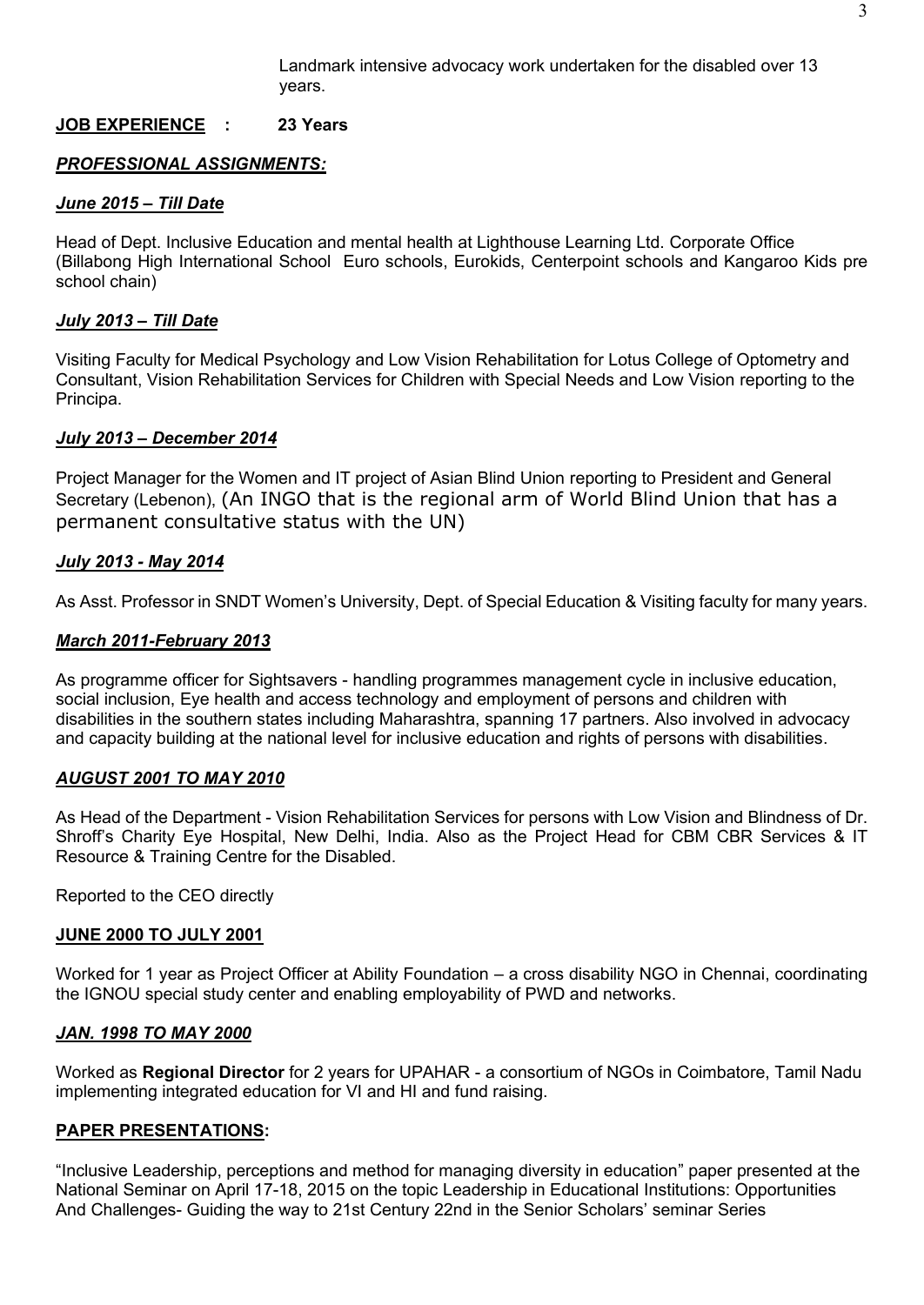"Inclusive Higher Education: A distant dream yet achievable" paper presented at the student led National conference of SNDTWU on  $10^{th}$  and  $11^{th}$  March 2015.

Presented the low vision definition that I had proposed for India at the [All I](https://www.facebook.com/hashtag/all?source=feed_text&story_id=10203533635804413)ndia Disability Alliance National consultation on Rights of Person's with Disability Bill 2014 organised by [HRLN](https://www.facebook.com/hashtag/hrln?source=feed_text&story_id=10203533635804413) supported by DRAF [on April 24,](https://www.facebook.com/hashtag/draf?source=feed_text&story_id=10203533635804413)  [2014.](https://www.facebook.com/hashtag/draf?source=feed_text&story_id=10203533635804413)

Key Note Speaker on New Technologies for persons with low vision at the 5th Naval P. Bolliwala Scientific session at Lotus College of Optometry, on 23 Feb. 2014

"Adapted an newer technologies for persons with low vision" at the National Task force National workshop on Nov. 15, 2013 at H. V. Desai Eye Institute, Pune

**"Technology and Advocacy for persons with low vision"** at the 2nd ICEVI DBI Asian Conference at Ahmadabad, 5-7 April 2013

**"District Based Inclusive Education Programme In Karnataka enabled Inclusive Development of PWDs: A CBR Matrix Perspective'** at the 1<sup>st</sup> CBR World Conference at Agra, 26-28 Nov. 2012

**"Education of children with Low Vision and working with Govt. systems"** at the State Branches conference by NAB Unit Maharashtra at Nashik, Jan, 7-8, 2012.

**"Advocacy for persons with Low Vision"** at the National Conference of National Association for the Blind for Visual Impairment at Kolkata, Nov. 11-12, 2011

**"Low vision devices" and "Accessibility and environment medication for VI"** at the RetinAware National Confluence at Vigyan Bhawan on September 24-25, 2011 New Delhi.

"Alignment of eye health with disability: significance and the way forward", Key speaker at the symposium , "Countdown to 2020" on October 13 2010 to celebrate World Sight Day in Mumbai.

**"Visual rehabilitation in ROP children: Our experience at Visual rehabilitation centre of SCEH" –** Poster Presentation at World ROP Conference 2009 on 22<sup>nd</sup> November 2009, New Delhi

**"Low Vision Devices and Technology in Aid of Education of the Visually Impaired" ABU conference on adaptive technologies for the visually impaired on** November, 21-23, 2009 at New Delhi.

Organized and presented paper on **"Maintaining balance in Multiple roles assigned to women"** in the National Conference for Visually Impaired Women on the theme Empowering Visually Impaired Women in 21st Century: Opportunities and Challenges" on 3<sup>rd</sup> and 4<sup>th</sup> October 2009

**"Reading options for the print disabled using technology**" at the seminar by Lakshmibai College Unit for the Differently –Abled on 21<sup>st</sup> August 2009

**"Networking action and monitoring,"** at the Advocasy cell workshop of AICB, at ISI, on 27th June 2009

**"Emerging trends and newer technology for the Visually Impaired"** at the DOS annual conference on 1st February 2009, New Delhi

**"Opportunities in the IT enabled services for the Visually Impaired"** at the National Conference of Visually Impaired from  $6<sup>th</sup> - 7<sup>th</sup>$  October 07 in Jaipur, Rajesthan organized by All India confederation of the Blind.

**"Career Options in Social Work for the Visually Impaired"** at the **Employment - Expanding Reach: A Career Seminar** on 13<sup>th</sup> September 07 in Mumbai organized by XRCVC, St. Xavier's College, Mumbai.

**"A prospective study of functional outcome through vision stimulation and visual efficiency therapy for persons with low vision"** at the 12<sup>th</sup> ICEVI World Conference from 16<sup>th</sup> – 21<sup>st</sup> July 06 in **Kuala Lampur, Malaysia.**

**The same was presented at:** The 65<sup>th</sup> All India Annual conference of All India Ophthalmology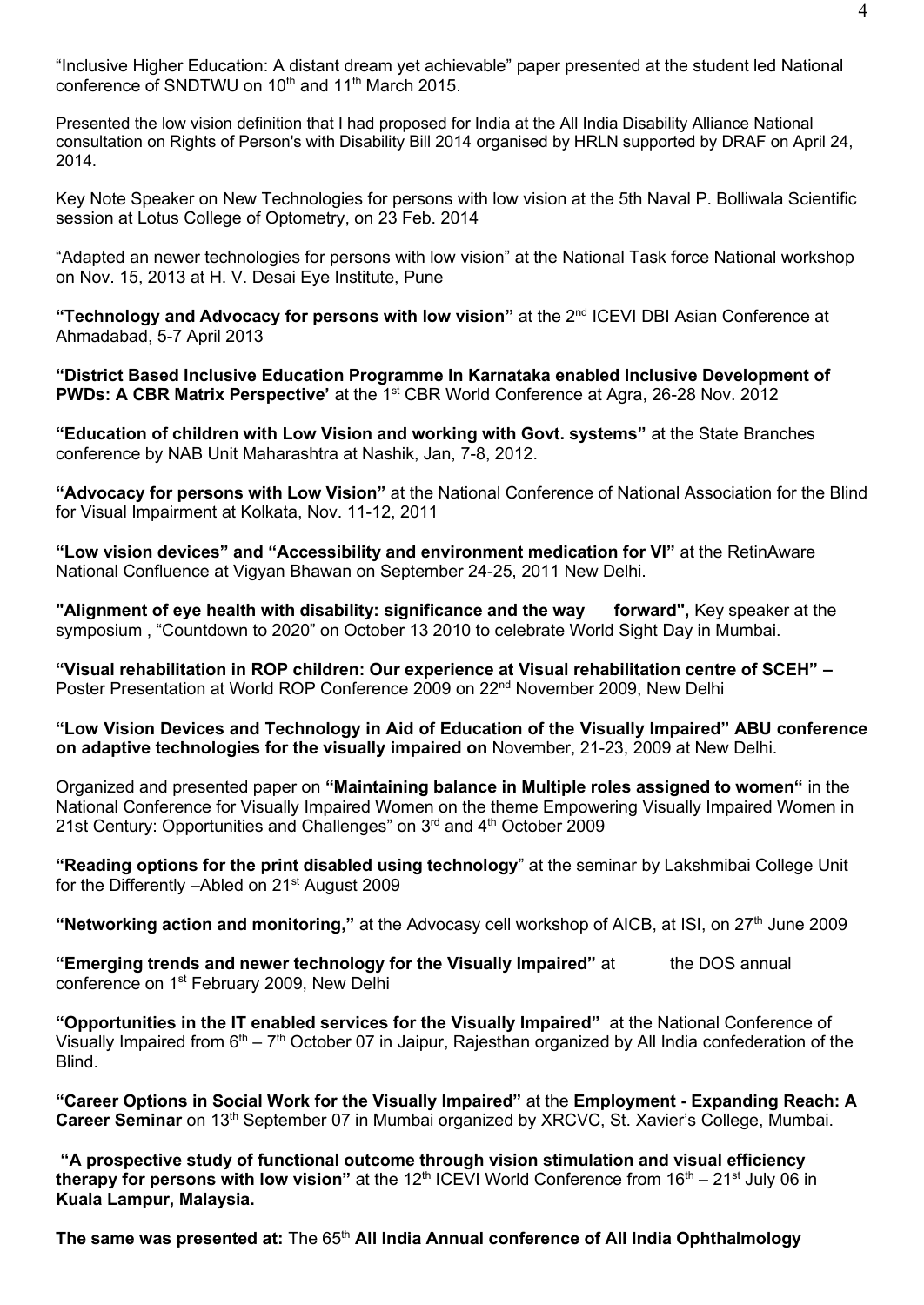**Society** (AIOS) on 9<sup>th</sup> to 12<sup>th</sup> February 2006 in Bhopal, M.P. India.

The **International Conference of Paediatric Ophthalmology** on 24<sup>th</sup> and 25<sup>th</sup> September 2005 in Pune, organized by H V Desai eye hospital, VISION 2020 and ORBIS International..

The **DOS ANNUAL CONFERENCE** on 3<sup>rd</sup> April 2005 in New Delhi.

**"Inclusion facilitated by Low vision rehabilitation services complemented by technology for persons with visual impairment"** at ICEVI WEST ASEA conference at IIC New Delhi from 23<sup>rd</sup> Jan. 05 to 25<sup>TH</sup> Jan 05

**"A retrospective study of enhancing quality of life through services for persons with low vision" at Delhi Ophthalmology Society conference.**

**"Module for comprehensive vision rehabilitation" at the XVII National module for Ophthalmologists**  on 28<sup>th</sup> 29<sup>th</sup> and 30<sup>th</sup> October 2002, organized by National Institute for the visually Handicapped, Dehra Dun and National Society for Prevention of Blindness, Indore.

**"Rehabilitation of a Visually Impaired child"** was presented in a conference on "Paediatric Ophthalmology' on September 28<sup>th</sup> 2002.

**"Rehabilitation of a Visually Impaired child"** was presented in a conference on "Management of strabismus' On March  $10<sup>th</sup>$  2002.

**"Early Intervention in children with visual impairment – A developmental emergency"** at a conferences on Early intervention on Dec 2<sup>nd</sup> 2001. and February 2<sup>nd</sup> 2002 to Pediatricians in Delhi.

**"Building bridges between NGOs and Social work students"** was presented at Bhim Rao Ambedkar College on February 1st 2002

**"Helping a visually impaired child achieve his/her full potential"** was presented to 50 special educators of National Association for the Blind, R. K. Puram New Delhi on January  $18<sup>th</sup>$  2002

"**Enhancing Quality Of Services For Persons With Low Vision",** at Asian Conference of ICEVI Hosted by the Blind People's Association held on 9th February 2000, Ahmedabad.

"**Concept Paper on Early Intervention"** at National Conference on 21st Century India and Services for the Disabled held on 8th October 1998.

# **PUBLICATION AND RADIO PRESENTATION**

- 1. Guest editor and columnist of the newspaper "Speakout."
- 2. Chapter author for the **"Manual on low vision"** published by Sigtsavers, VISION 2020 and CBM, 2013
- 3. Editor and a chapter author for the **"Manual on organizational leadership and Project Management"** which is an Asian Blind Union publication 2013.
- 4. 'Advocacy for Low Vision' in the July-August 2012 issue of Journal, Blind welfare.
- 5. "**Low Vision Devices and Technology in Aid of Education for the Visually Impaired** was published in Sightsavers NIAO's publication
- 6. Editor of **NETRANJALI**  a vision rehabilitation quarterly update the first of its kind in India.
- 7. **Asst. Editor of Braille Digest,** a bi-monthly publication of All India Confederation of the Blind.
- 8. Article, "Technology enabling Education for the Visually Impaired" published in the Jan March 2009 issue of SSA newsletter. .
- 9. **"Diwakar Sharma – The Little Chanp."** Published in the Jan-March 2007 issue of the magazine **Success and Ability.**
- 10. Published an article in the **HINDU BUSINESS LINE- LIFE** Education feature of 16th April 2006 entitled **"A space for every one"** on inclusive education.
- 11. An article entitled, **"Impact of Vision Loss on Development, Its Management and Early Intervention"** was published in the Jan-March 2006 issue of **DOS TIMES.**
- 12. Published an article entitled**, "Inclusion: It's a birthright, not a privilege Vs Inclusion is "Just" Education"** in the April –June 2005 issue of the magazine Success and Ability.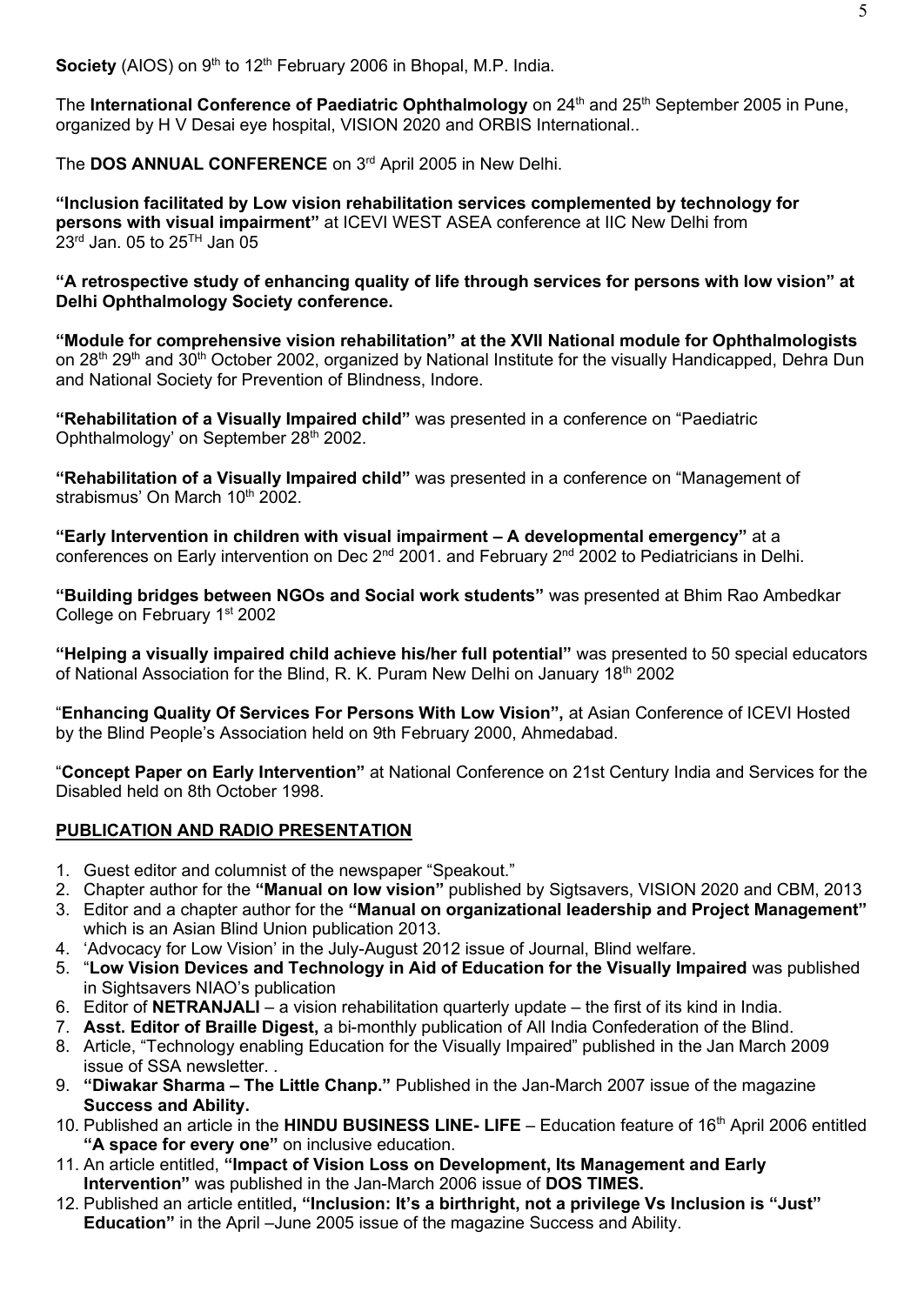- 13. Published an article entitled "Access and Low Vision" in the journal published by Care Nidhi named "Childhood disability update" in their December 2001 issue.
- 14. The same article was hosted in the website of Disability rights group.
- 15. An article**, "Living between two lives"** was published in the May-July 2001 issue of the magazine "Success and Ability" published by Ability Foundation.
- 16. Participated in group discussion on 'Beauty pageant and its relevance' in All India Radio, Trichy. 1997.
- 17. Short story "Dorothy's search for light" in Rotary Magazine. Trichy.
- 18. Short story "The magic Touch" in the Braille Digest and Holy Cross College magazine.
- 19. Essay "The role of the youth in the  $21<sup>st</sup>$  Century "Holy Cross College magazine.
- 20. Interview of the college Principal Rev Sr.Elizabeth Rose College magazine.
- 21. Poem "Her World's Bliss" Decinial souvenir of the Department of Rehabilitation science.

# **POST GRADUATE THESIS:** Selected as the Best of the Department in M. R. Sc. Titled "Visual **Efficiency And Behaviour of Persons with Low Vision"**

**MA Education Thesis titled, "Inclusive Higher Education"**

# **B. Ed Action Research, "Awareness Regarding Scientific Reasons Behind Cultural Practices: An Intervention Through Activity Based Teaching"**

# **Special Projects Undertaken**

- Transition research for CWSN in inclusive education in Gulbarga, Karnataka
- Developing Mannual for Low Vision
- Analysis of approaches for Rehabilitaion of the multiple disabled BMA Ahmadabad.
- Profile of blind physiotherapists 1984-97 BMA Ahmadabad.
- Low vision training L.V.Prasad eye institute, Hyderabad.
- Arts and Crafts for the visually impaired L.V. Prasad eye institute Hyderabad.

# **POSITIONS HELD**

- **National Task Force Member** of the VISION 2020 task force on low vision
- **Resolutions Committee member** of NAB Pariwar Parishad National Conference on Visual Impairment.
- **Chairperson** of the National Forum for Women with Disabilities of All India Confederation of the Blind currently.
- **Hon. Secretary** of All India Confederation of the Blind currently
- **Project Head** for Community Based Rehabilitation of persons with disability at Alwar, Rajesthan.
- **Project Head** for IT resource and Training centre for the Disabled at SCEH, New Delhi
- **Ex Chair of the Resource mobilization Committee**, All India Confederation of the Blind
- **Central Executive member** of All India Confederation of the Blind currently
- A consultative committee member of **Ministry of Human Resource and Development** of the GOI for the National action plan on Inclusiveness in Inclusive Education.
- Delhi Correspondent for the magazine "Success and Ability" that is published by Ability Foundation at Chennai.
- Secretary of Debating and Essay Writing club in the year 1995 -96 at Holy Cross College.
- Secretary of Quiz Club in the year 1995 -96 at Holy Cross College.
- Joint Secretary of Debating and Essay Writing club in the year 1994 95 at Holy Cross College.
- An efficiency Editor of Rotaract Club in the year 1994 95 at Holy Cross College.
- International Service Director of Rotaract Club in the year 1993 -94 at Holy Cross College.

**LANGUAGES KNOWN** Possess good oral and written skills in English and Hindi, speak Tamil. Can understand all the south Indian languages, Marathi and Punjabi.

# **ENGAGEMENT AND CAPACITY BUILDING ACTIVITIES:**

Trained 26 persons from Jharkhand, Punjab, Maharashtra, Chhattisgarh and Madhya Pradesh in low vision for functional training in inclusive education on 22<sup>nd</sup> and 27<sup>th</sup> May 2015 at NAB India, Mumbai.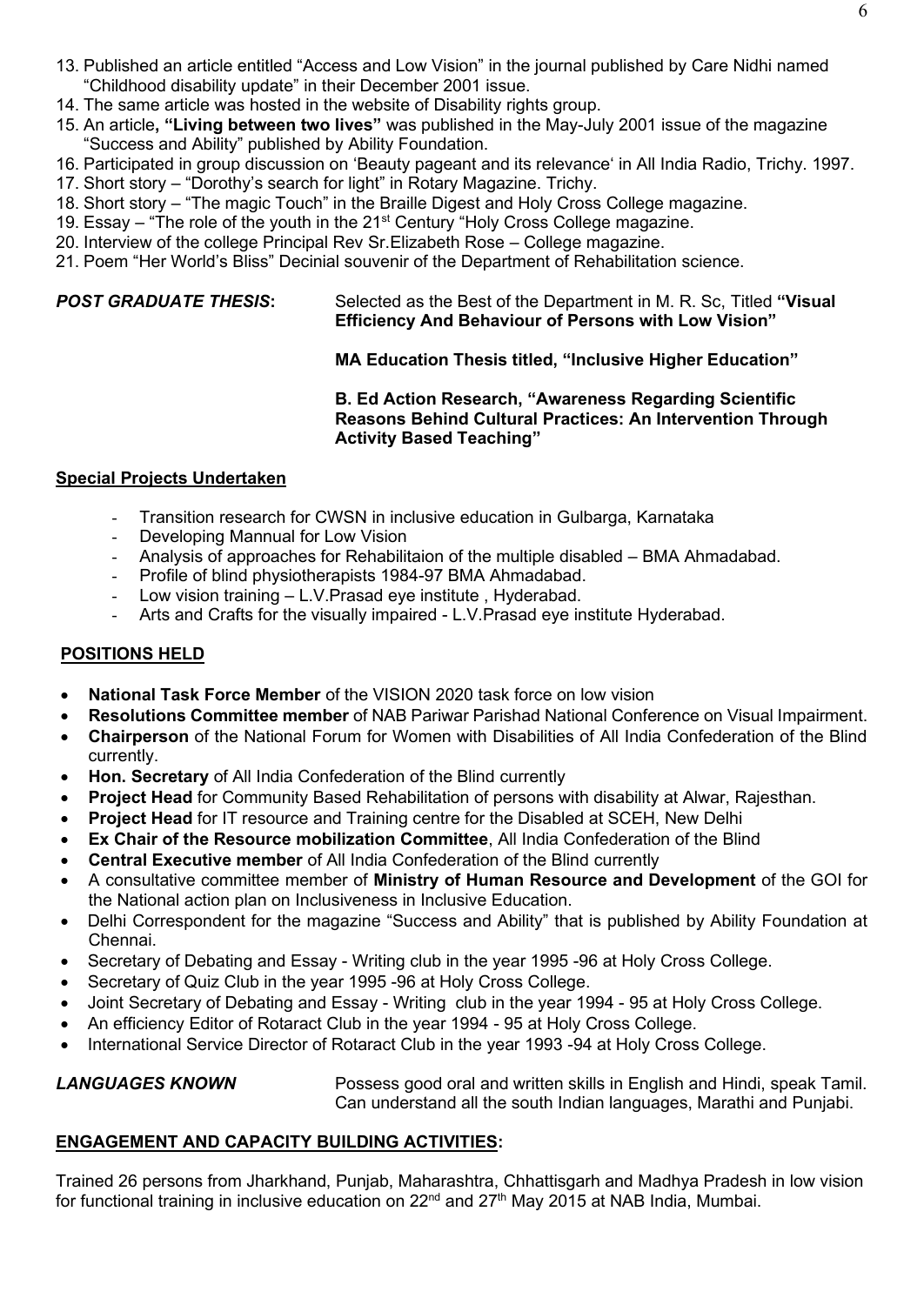Trained 100 student teachers of B. Ed college of K. J. Somaiya Comprehensive college of Research and Training in a half day workshop in inclusive teaching practices on Jan. 8, 2015.

Trained Women with visual impairment from 21 countries across Asian sub regions of South, Central and Middle East Asia in advocacy, project management and Communication at Sri Lanka, Nepal, Pakistan, Kyrgyzstan, Tajikistan Qatar and Baharain between August 2013 to December 2014.

Trained 15 Optometrists in the third low vision training programme for South Indian states including Maharashtra at lotus college of optometry, Lotus eye hospital in April 2014.

Key resource person and co ordinator of a 3 day training workshop of women and male leaders with visual impairment for Asian Blind Union from **5 South Asian Countries at Nepal** on Advocasy and oral and written communication in March 2014.

Key resource person and co ordinator of a 3 day training workshop of women delegates with visual impairment for Asian Blind Union from **5 Central Asian Countries at Kyrgizthan** on Leadership and Project Management in December 2013.

Key resource person and co ordinator of a 3 day training workshop of women delegates with visual impairment for Asian Blind Union from **5 South Asian Countries at Sri Lanka** on Leadership and Project Management in August 2013.

Key resource person and co ordinator of a 3 day training workshop of women delegates with visual impairment for Asian Blind Union from **10 Middle East Countries at Qatar** on Leadership and Project Management in October 2013.

Trained more than 350 SSA resource teachers from 31 states and UTs in the classroom intervention strategies for children with low vision in 2011-12 as part of the multi disability National training programme.

2 day training workshop for 35 resource teachers in Inclusive education and special educators of the MDVI at **National Association for the Blind** in June 2013,

External faculty for the RCI sponsored CRE (Continued Rehabilitation Education Programme) from 12 Feb. to 16 Feb 2013 organised by your esteemed department. The theme was **"Modern tools of Assessment for children with Low Vision"** (using Dr. Lea's Assessment Tests).

Orientation and training programme on low vision for clinicians across the country organized by India region office, Sightsavers for 25 clinicians from 22 eye hospitals across the country. The training was held on 27<sup>th</sup> and 28<sup>th</sup> October, 2012 at New Delhi.

Resource person for the **Advocacy training workshop** for leaders of NGOs in the SAARC region on Advocacy, media and networking from 24<sup>th</sup> to 29<sup>th</sup> July 2010 for Asian Blind Union in Karachi, Pakistan.

Conducted an intensive capacity building training workshop to develop leadership skills in visually impaired girls of North India. Venue – Indore from 11<sup>th</sup> to 15<sup>th</sup> July 2010 for **National Blind Women's Forum**, AICB..

Guest speaker at **Shankara Netralaya Eye and Research Institute** on **Vision Rehabilitation, Visual Efficiency and Vision Training** on 21<sup>st</sup> October 2009.

Resource person for the **Advocacy training workshop** for leaders of NGOs on **RTI and Advocacy, media and networking** for the Northern East and southern region in July and October 2009 for AICB.

Was the resource person for the "Intensive training programme for women" at AICB from 15<sup>th</sup> May to 30th June 2009

Organised an **Intensive Personality Development Programme** for the visually impaired women for Dr. Shroff's Eye Hospital's Unnati Project at NAB Women's Wing Hauz Khas from 25<sup>th</sup> February to 20<sup>th</sup> March 2009.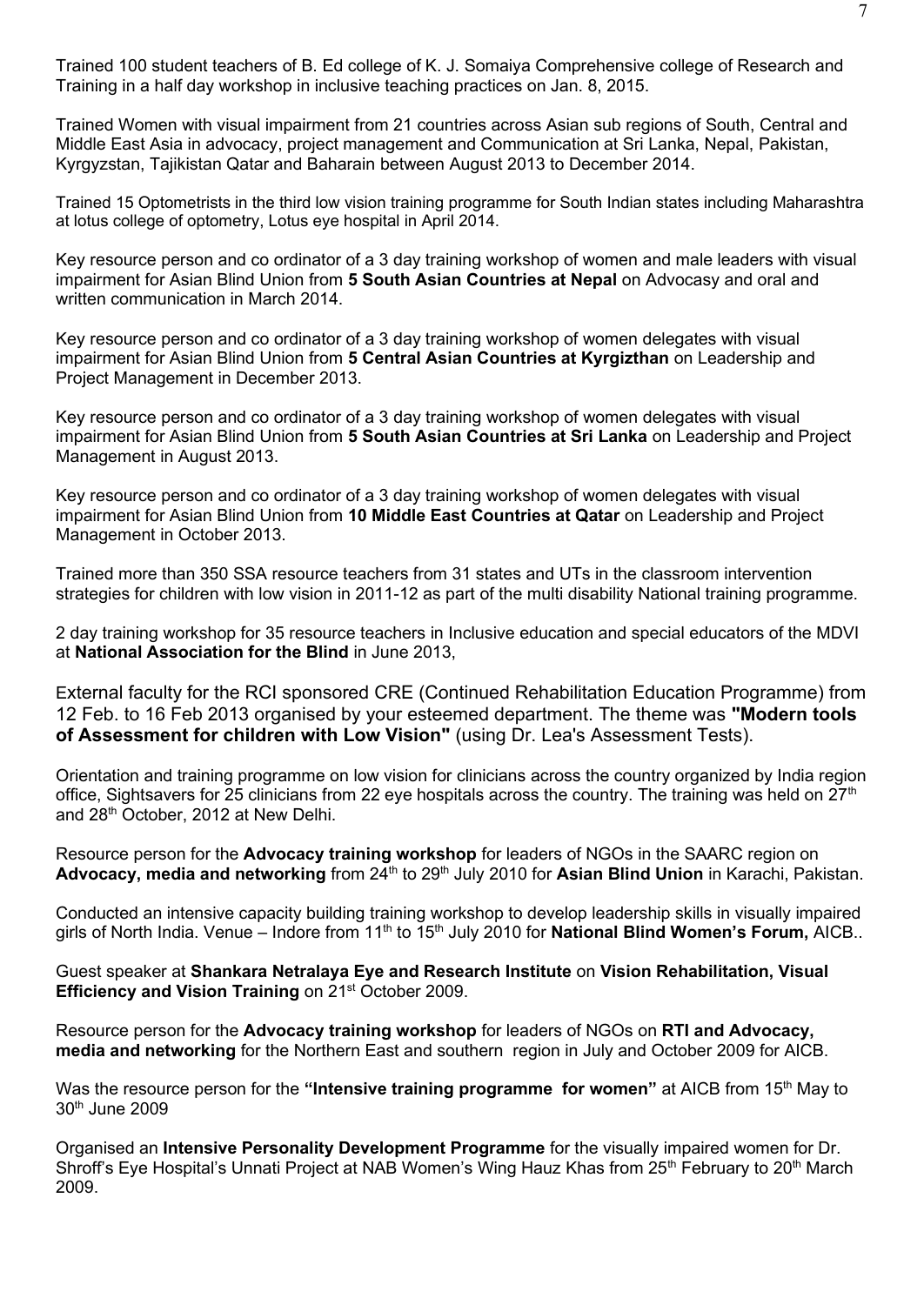Was the Chief resource person for the **"Leadership and capacity building for leaders of NGOs"** for 7 states of South India at Bangalore from 2<sup>nd</sup> to 5<sup>th</sup> October 2008 for AICB

Was invited as resource person for the **Training Workshop for in-service teachers working with the blind in Central Asia** (Kyrgyzstan, Kazakhstan, Tajikistan and Uzbekistan), handled sessions on Low vision, Classroom Adjustments and Early Intervention, organized by **Asian Blind Union** 25 - 29 May, 2007 at Bishkek, Kyrgyzstan.

Invited as resource person for the National Training Course for Visually Impaired Women, handled sessions on **Motivation**, organised by All Indian Confederation of Blind in May 2007 and 2006.

At the Training of Trainers (TOT) Workshop held on 8<sup>th</sup> May 2007 handled sessions on Accessibility **requirements for persons with low vision and blindness**. This training is the initiative of the Project- "Accessible Delhi", a joint venture of Rajiv Gandhi Foundation and SAMARTHYA.

At the seminar on the theme**, "Empowering Society through Empowered Women with Disabilities (Celebrating International Women's Day)"** on 8 th March at Kurukshetra University.

At the **leadership training seminar for visually impaired youth & women** handled sessions on Fund-Raising and Public Relations, budget and project proposals, Career Opportunities for the Blind in Open Employment—Colleges, Schools, Offices, Banks, Industry and Other Establishments and IT enabled services in Patna (Bihar) from 13th to 15th October 2006

Trained 20 persons for a **CBR project** being run by All India Confederation of the Blind in Chitrakut

Co-organizer and Chief resource person for the **Training Workshop for Professionals from South Asian Countries Working in the area of Low Vision** for **Asian Blind Union** from 4-7 th October 2006, New Delhi

At the **training programme of ophthalmologist on functional assessment and intervention for paediatric low vision** organized by Rehabilitation Counsel of India on 17<sup>th</sup> January 2006.

For the **IGNOU-GYANDHARSHAN** programme on Inclusive education of children in India on 4<sup>th</sup> January 2006.

At the conference on computers and low vision at NAB-Delhi on the topic, **"Functional Vision Assessment & Trends in Low Vision Care" on 24th March 05.** 

At the **"Working With Children with Disability: Community- Effective Practices and Challenges"** for session on the 10th February 05. The topic was **"A comprehensive look at facilities and schemes of the Govt. for the disabled"** 

Training 70 persons from Delhi school of SW, BRA and Hope foundation on world sight day function on **identification and screening of children with eye problems in the community** for the ORBIS and SCEH project on 9<sup>th</sup> October 03.

Final Presentation to the international team of **Global Alliance** of the **corporate screening of eyes** completed by SCEH for TCNS AND ORIENT CRAFT on 14<sup>th</sup> October 03.

Training programme on visual impermanent management and identification for 35 persons from 7 NGOS organized by ASTHA on 10<sup>th</sup> December 03 in New Delhi.

Training programme on visual impermanent management and identification for 70 persons from 10 NGOS organized by **DEEPALAYA** on 17<sup>th</sup> December 03 in New Delhi.

# **DETAILS OF CONFERENCES / SEMINARS/ WORKSHOPS ATTENDED**

• Higher Education Forum's 6th Annual Convention on March 14, 2015 at SIMSER, Somaiya Institute of Management, Vidhya Vihar, Mumbai,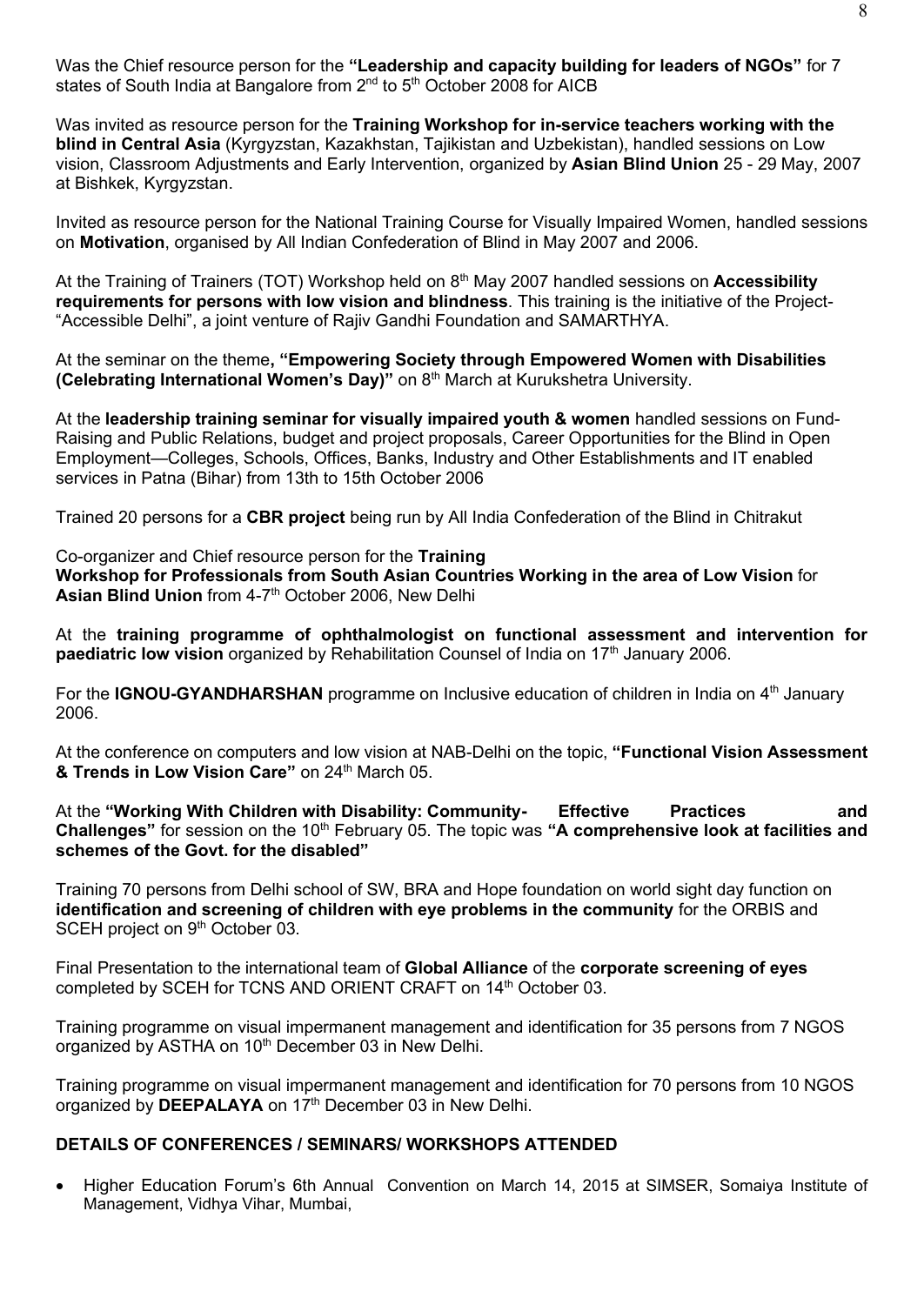- Two day UGC Sponsored, RCI CRE Awarded state level workshop on REBT at SNDTWU by Centre of Special Education, Mumbai, April 2014.
- One day UGC Sponsored, RCI CRE Awarded state level workshop on Multiple Intelligence at SNDTWU by Centre of Special Education, Mumbai, January 2014.
- Five day, RCI CRE Awarded state level workshop on Qualitative and Quantitative Research at SNDTWU by Centre of Special Education, Mumbai, Nov. 2013.
- Workshop on prevention and infection by Saifee hospital, Mumbai
- National conference on Deaf Blindness organised by Sense International on 15<sup>th</sup> and 16<sup>th</sup> January 2009 at New Delhi.
- **International conference on employment** organised by Asian Blind Union on 21<sup>st</sup> and 22<sup>nd</sup> December 2008 at IIC, New Delhi
- NIVH's, Regional Workshop on Disability after the UNCRPD" organized by National Human Rights Commission in partnership with National Institute for the Visually Impaired at Dehradun, India
- Asian Blind Union's, "Asian Conference "Empowering the Blind and Partially Sighted in the ABU Region – The Rights-Based Approach" from  $5<sup>th</sup>$  to  $7<sup>th</sup>$  April 2008 at New Delhi.
- **World University Service's** National Conference on on Value Education and Sustainable Human Development: Role of Universities organized by WUS and Ramakrishna Matt from 1<sup>st</sup> to 2<sup>nd</sup> March 2008 at Ramakrishna Mission Institute of Culture at Calcutta, West Bengal.
- Asian Region workshop on the United Nations Convention on the Rights of persons with Disability organized by Disabled People's International on 18<sup>th</sup> and 19<sup>th</sup> February 2008.
- Techshare 2008, held on February 4-5, 2008 organized by Barrier Break and Royal National Institute of Britain at New Delhi.
- National seminar on "Status report of persons with disabilities in India" done by **World Health**  Organisation, held on 21<sup>st</sup> and 22<sup>nd</sup> November 2007 at New Delhi.
- Asian Conference on "Employment of persons with visual impairment," organized by **Asian Blind Union** from  $4<sup>th</sup>$  to  $6<sup>th</sup>$  November 2007 at New Delhi.
- National Conference of Visually Impaired from  $6<sup>th</sup> 7<sup>th</sup>$  October 07 in Jaipur, Rajesthan organized by All India Confederation of the Blind.
- Training of Trainers (TOT) Workshop held on 21-22 April 2007. This training is the initiative of the Project- "Accessible Delhi", a joint venture of Rajiv Gandhi Foundation and SAMARTHYA.
- Samarthya, basin-South Asia and PACS Program on integrating principles of Universal Design in the proposed National Rural Habitat Policy held on 19<sup>th</sup> February 2007.
- *A paper presented at* **the 65th All India Annual conference of All India Ophthalmology Society (AIOS)** on 9th to 12<sup>th</sup> February 2006 in Bhopal, M.P. India.
- *Symposium on employability of the disabled and the AHEAD plan of the FICCI-SEDForganised by FICCI on 3 rd October, 2005*
- A paper presentation done at the *INTERNATIONAL CONFERENCE OF PAEDIATRIC OPHTHALMOLOGY* on 24rd and 25th September 2005 in Pune, organized by H V Desai eye hospital, VISION 2020 and ORBIS International.
- **A paper presentation done** at the DOS ANNUAL CONFERENCE on 3rd April 2005 in New Delhi.
- Paper presented at Asian Conference of ICEVI (International Council for Education of People with Visual Impairment) Hosted by the Blind Person's Association – New Delhi held from 23 -25 January 05. Paper titled "**Inclusion facilitated by Low vision rehabilitation services complemented by technology for persons with visual impairment**".
- Seminar on "Mainstreaming children & youth with disabilities in the Indian Education System" by NCPEDP on 17<sup>th</sup> Sept. 04
- A workshop to "showcase the abilities of the disabled" organized by the Chief Commissioner for persons with disabilities, New Delhi on 6<sup>th</sup> Sept. 04.
- 6th International Abilympics international conference on "education towards Employment for the disabled," organized by National Abilympics Association of India on 26<sup>th</sup> November 03.
- A Consultative meeting on "common school system for the disabled" organized by Social Jurist on 1st Nov, 03. in New Delhi.
- An Asian summit on "Thought leadership on youth entrepreneurship & employment for the disabled," organized by Bharatiya Yuva Shakti Trust, CII and Govt. Of India in New Delhi on 30<sup>th</sup> October 03.
- 8TH Dr. R. K. Seth memorial symposium on "Low vision and overview" organized by Venu Eye Institute & research center on 2nd October 03 in New Delhi.
- A conference organized by DRC-GOI-MSJE on "Science & technology mission mode research for assertive devices for the benefit of the disabled," on 1<sup>st</sup> October 03.
- A workshop organized by Balloons, NIFT and CII on "Promoting employment for persons with disabilities in the garment industry," on 2<sup>nd</sup> Sep, 03 in New Delhi.
- A National Working Conference On Information Technology Enablers For Persons With Disability. enue: Vivekananda Auditorium, Anna University on 22 to 25 June, 2001.